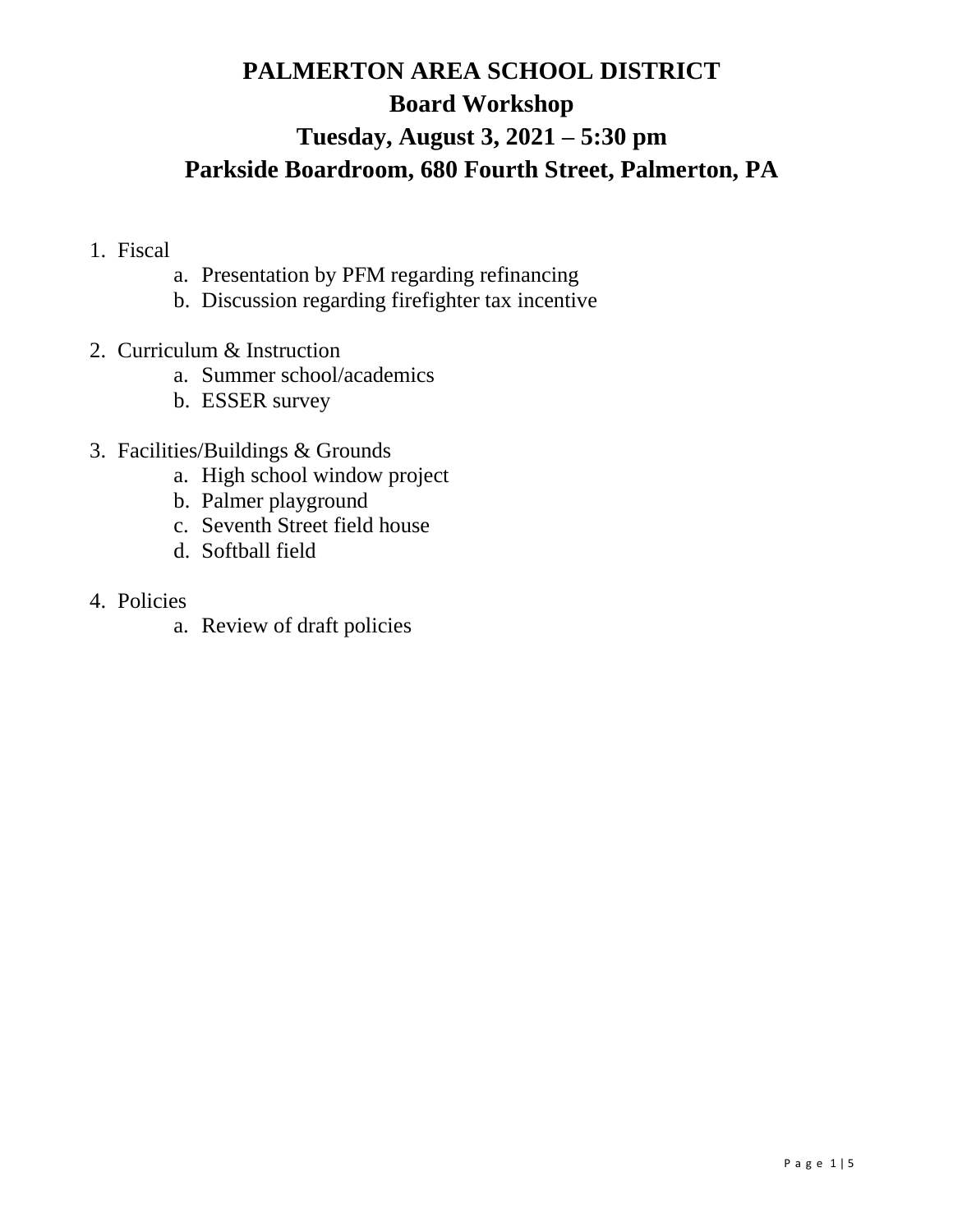# **PALMERTON AREA SCHOOL DISTRICT**

**MEETING OF THE BOARD OF SCHOOL DIRECTORS**

**Tuesday, August 3, 2021**

**Parkside Boardroom, 680 Fourth Street, Palmerton, PA**

#### **1. CALL TO ORDER FOLLOWING WORKSHOP: PLEDGE OF ALLEGIANCE 2. ROLL CALL:**

| ________<br>__________ |  |                        |  |                  |  |               |  |                      |  |               |  |
|------------------------|--|------------------------|--|------------------|--|---------------|--|----------------------|--|---------------|--|
| <b>Fallow</b><br>Ms.   |  | Haas<br>Ms.            |  | Ms.<br>. Larvey  |  | Mr.<br>Mazepa |  | Mr.<br><b>Paules</b> |  | Recker<br>Ms. |  |
| Mr.<br>Scherer         |  | <i>L</i> ellers<br>Ms. |  | Frankelli<br>Dr. |  | Kish<br>Mr.   |  | Attv.<br>Lochinger   |  |               |  |

# **3. SUPERINTENDENT'S REPORT:**

# **4. BUSINESS MANAGER'S REPORT:**

#### **5. BOARD MEMBER REPORTS:**

#### **6. OLD BUSINESS:**

#### **7. PUBLIC PARTICIPATION (POLICY #903):**

There shall be time available for public participation at the beginning and end of each board meeting. The beginning session is open for agenda items only and the ending session is open for any agenda times or issues relating to school district policies and operations. Informal requests shall be afforded five (5) minutes for presentation. Should the speaker find the five (5) minute time allotment to be insufficient for his/her presentation, a more detailed written presentation shall be an option. Please note that public interruption of the meeting will detract from the meeting.

# **8. PERSONNEL:**

A. Motion for the Board of Directors to approve David Sodl as Secondary Assistant Principal at an annual salary of \$87,000 prorated effective upon release from his current employer.

Motion by: \_\_\_\_\_\_\_\_\_\_\_ Seconded by: \_\_\_\_\_\_\_\_\_\_\_\_\_ Vote: Yes\_\_\_\_\_\_\_\_ No \_\_\_\_\_\_\_\_ Absent\_\_\_\_\_\_ Abstentions \_\_\_\_\_\_\_\_

#### **9. OTHER:**

A. Motion for the Board of Directors to accept the resignation of Katherine Baumgardt, school board director, effective July 30, 2021.

Motion by: \_\_\_\_\_\_\_\_\_\_\_ Seconded by: \_\_\_\_\_\_\_\_\_\_\_\_\_ Vote: Yes\_\_\_\_\_\_\_\_ No \_\_\_\_\_\_\_\_ Absent\_\_\_\_\_\_ Abstentions \_\_\_\_\_\_\_\_\_

# **10. CONSENT AGENDA:**

A. Motion for the Board of Directors to approve the attached consent agenda.

Motion by: Seconded by: Vote: Yes\_\_\_\_\_\_ No \_\_\_\_\_\_ Absent\_\_\_\_\_ Abstentions \_\_\_\_\_\_

# **11. PUBLIC PARTICIPATION:**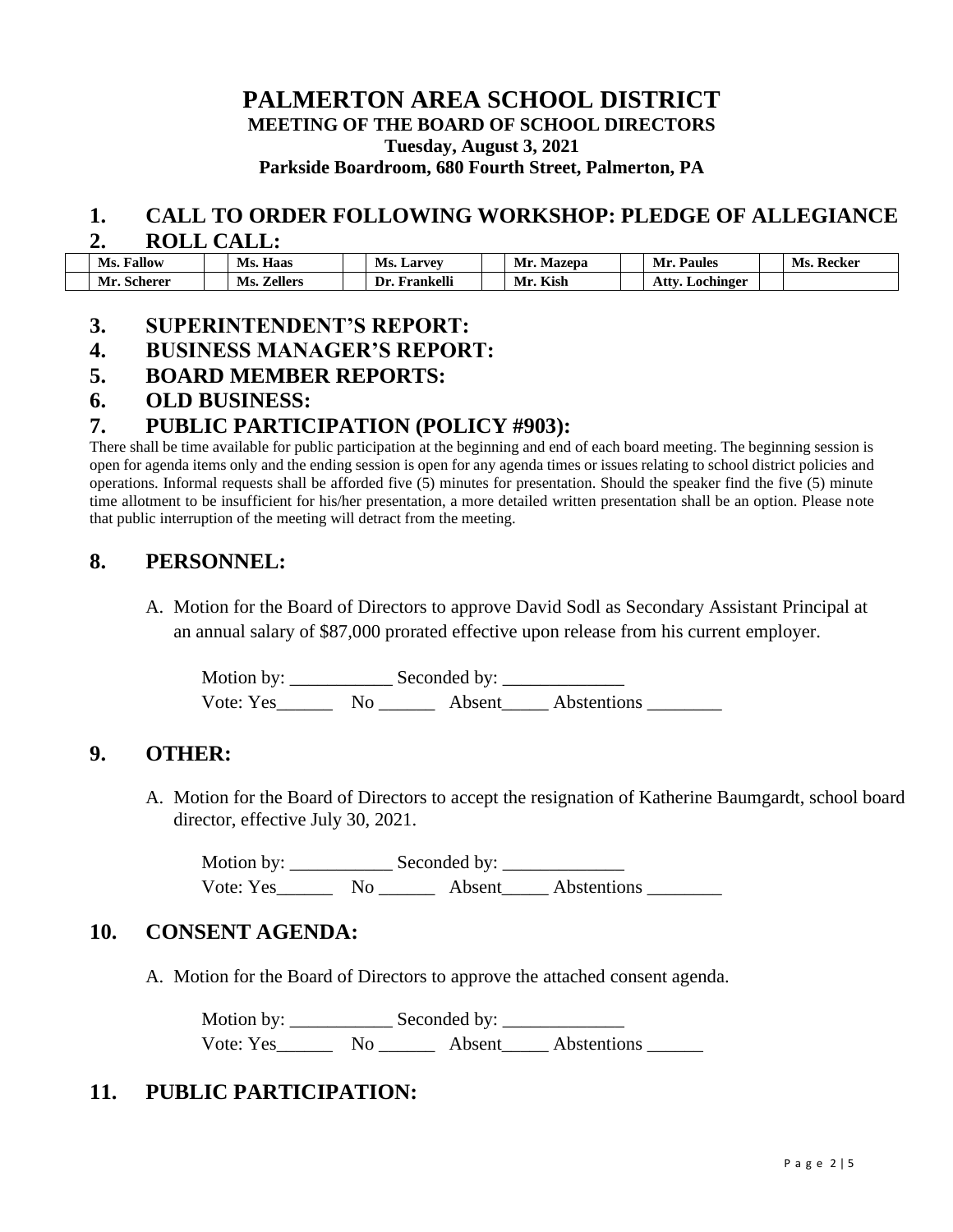# **12. FOR THE GOOD OF THE ORDER:**

# **13. ADJOURNMENT:**

Motion by: \_\_\_\_\_\_\_\_\_\_\_ Seconded by: \_\_\_\_\_\_\_\_\_\_\_\_\_ Vote: Yes\_\_\_\_\_\_\_\_ No \_\_\_\_\_\_\_\_ Absent\_\_\_\_\_ Abstentions \_\_\_\_\_\_\_\_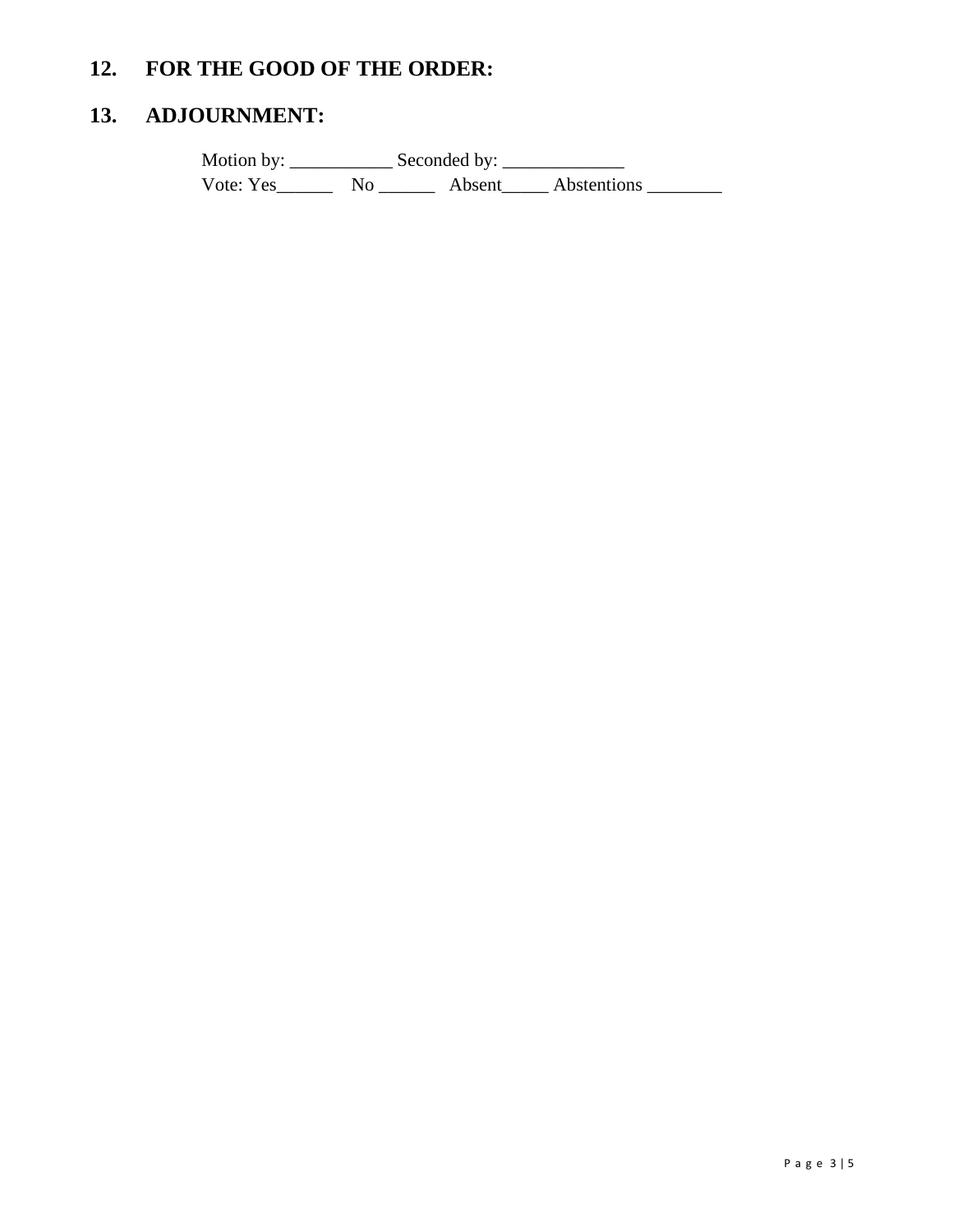# **PALMERTON AREA SCHOOL DISTRICT CONSENT AGENDA Tuesday, August 3, 2021**

# **1. PERSONNEL:**

- A. Approve Alexander Orr as Elementary Technology Teacher at Bachelor's +24, Step 1, at an annual salary of \$47,250 effective August 17, 2021
- B. Approve Katherine Baumgardt as High School English Teacher at Master's Equivalency, Step 8, at an annual salary of \$54,550 prorated effective upon release from her current employer
- C. Approve Crystal Stavitzski as Long-Term Substitute Teacher at Towamensing Elementary for the first semester of the 2021-2022 school year at Master's +45, Step 1, at a salary of \$51,250 prorated effective August 17, 2021
- D. Accept the resignation of Elizabeth Shubeck as instructional assistant effective July 23, 2021
- E. Accept the resignation of Olivia Rider as High School Math Teacher effective July 26, 2021
- F. Accept the resignation of Christopher Kimmel, Grade 3 Teacher, at S.S. Palmer Elementary effective August 2, 2021

# **2. OTHER:**

- A. Approve the first readings of the following policies (enclosures):
	- 1) Policy #236 Student Assistance Program
	- 2) Policy #236.1 Threat Assessment
	- 3) Policy #601 Objectives
	- 4) Policy #602 Budget Planning
	- 5) Policy #603 Budget Preparation
	- 6) Policy #604 Budget Hearing
	- 7) Policy #605 Tax Levy
	- 8) Policy #607 Tuition Income
	- 9) Policy #608 Bank Accounts
	- 10) Policy #609 Investment of District Funds
	- 11) Policy #611 Purchases Budgeted
	- 12) Policy #612 Purchases Not Budgeted
	- 13) Policy #613 Cooperative Purchasing
	- 14) Policy #810 Transportation
	- 15) Policy #810.1 School Bus Drivers & School Commercial Motor Vehicle Drivers
	- 16) Policy #810.2 Transportation-Video/Audio Recording
	- 17) Policy #810.3 School Vehicle Drivers
	- 18) Policy #810.4 Employee & Volunteer Driver History Records
	- 19) Policy #818 Contracted Services Personnel
- B. Approve the second reading and adoption of the following polices (enclosures):
	- 1) Policy #122 Extracurricular Activities
	- 2) Policy #123 Interscholastic Activities